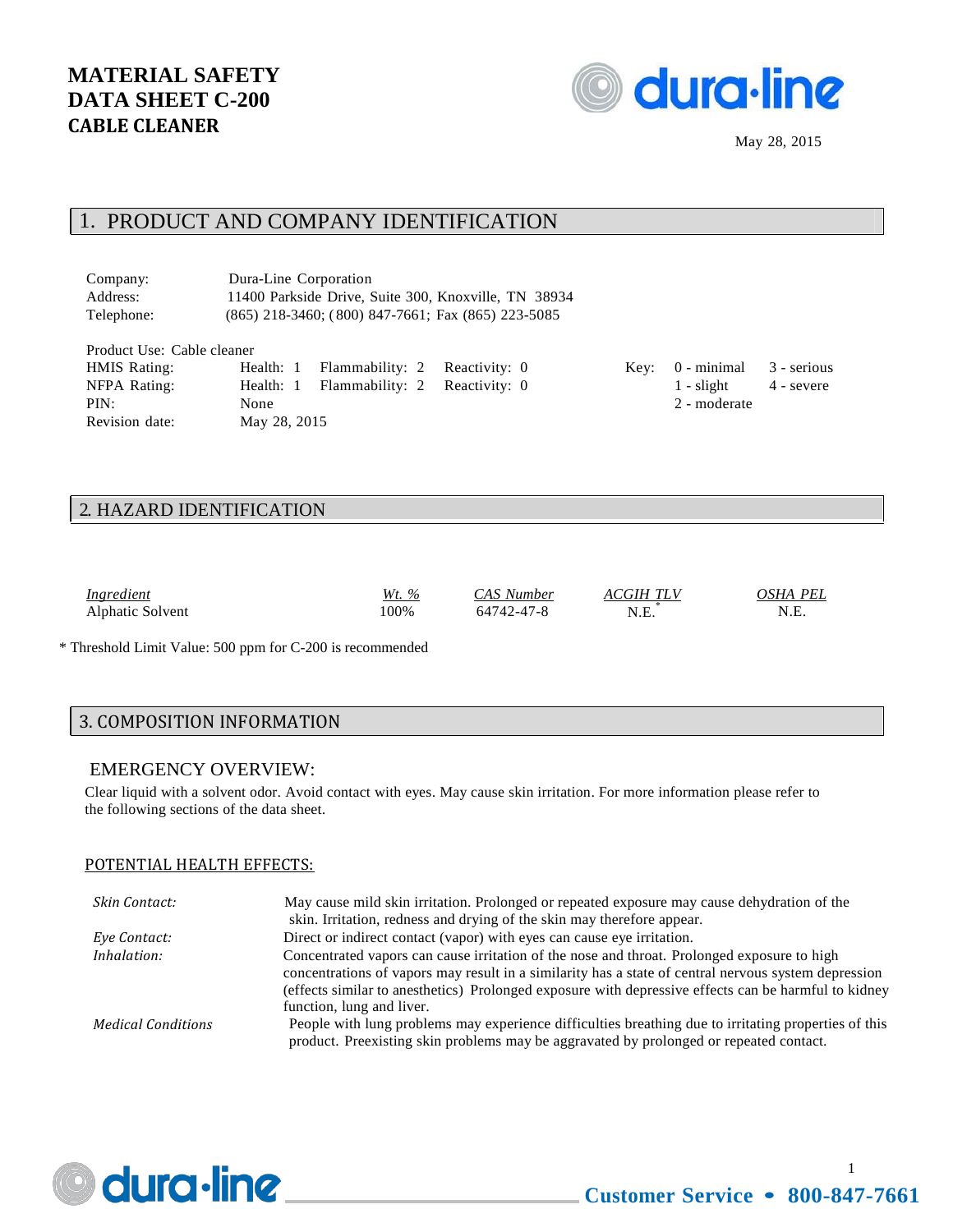## 4. FIRST AID MEASURES

| Skin Contact: | Remove contaminated clothing. Wash skin with water and soap. Consult a physician if irritation<br>persists.                                                                                      |
|---------------|--------------------------------------------------------------------------------------------------------------------------------------------------------------------------------------------------|
| Eye Contact:  | Rinse immediately with plenty of water for at least 15 minutes and seek medical attention.                                                                                                       |
| Inhalation:   | In case of irritation of the nose or throat, move to fresh air. If irritation persists, consult your<br>doctor. If breathing is difficult, administer oxygen and consult a physician immediately |
| Ingestion:    | Do not induce vomiting. The oil ingredients can be sucked into the lungs creating aspiration                                                                                                     |
|               | pneumonia. Stay quiet and rest. Consult your doctor immediately. Never swallow or give anything<br>to an unconscious person.                                                                     |
| NOTE:         | In all severe cases, contact a doctor immediately. Local telephone operators can provide the numbers<br>of the regional emergency services.                                                      |
|               |                                                                                                                                                                                                  |

# 5. FIRE-FIGHTING MEASURES

| Condition of flammability             | Flammable liquid can form flammable mixtures at temperatures beyond or below the flash     |
|---------------------------------------|--------------------------------------------------------------------------------------------|
|                                       | point.                                                                                     |
| Flash Point:                          | $64^{\circ}$ C (147 $^{\circ}$ F)                                                          |
| Flammable Limits in Air:              | LEL: 1.4 UEL: 9.3 @ $25^{\circ}$ C (77 °F -Note: Approximate).                             |
|                                       | (LEL: Lowest Explosive Limit – UEL Maximum Explosive Limit) Types                          |
| Extinguishing Media                   | Carbon dioxide, foam water spray, dry chemical                                             |
| Special Fire Fighting Procedures:     | Keep containers cool with water spray.                                                     |
| <b>Hazardous Combustion Products:</b> | Smoke, soot, oxides of carbon if engulfed in a fire                                        |
| Unusual Fire Hazards:                 | Air masks should be used to enter a smoky area in case of fire. Sealed container can build |
|                                       | up pressure when exposed to high heat. In combustion, toxic and corrosive gases may be     |
|                                       | released                                                                                   |
|                                       |                                                                                            |

## 6. ACCIDENTAL RELEASE MEASURES

Any leakage or accidental spillage should be immediately cleaned with an absorbent material (clay, sand ..). Keep ignition sources out of reach of the contaminated area. Avoid leakage or accidental spillage from entering the drainage vents and drains and waterways. Avoid cleaning the contaminated area with water. Observe government regulations**.**

# 7. HANDLING AND STORAGE

Avoid contact with eyes. Avoid prolonged skin contact. Keep containers tightly closed in a cool, dry has, and away from sources of ignition. Use and store this product in a room having adequate ventilation. Please observe all precautions printed on the labels, even if the containers are empty, as these containers may still contain liquid or vaporous residue.

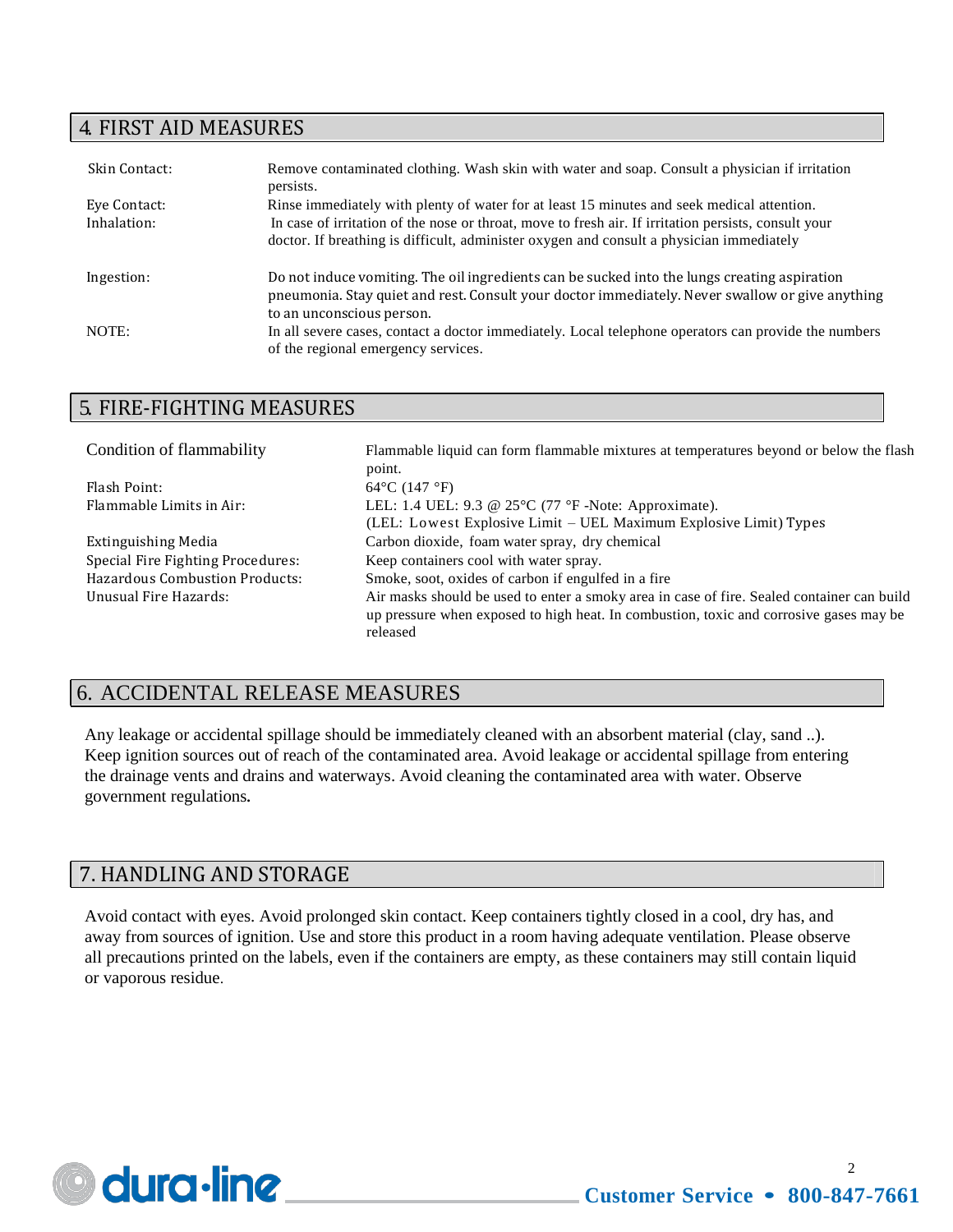## 8. EXPOSURE CONTROLS / PERSONAL PROTECTION

| Controls:            | Normal ventilation is adequate. If exposure is above the required limits, the use of a<br>protective respirator is recommended.                                                                                                                                                                                                        |
|----------------------|----------------------------------------------------------------------------------------------------------------------------------------------------------------------------------------------------------------------------------------------------------------------------------------------------------------------------------------|
| Personal Protection: | Wearing safety glasses is recommended to protect the eyes. Waterproof gloves are<br>recommended to avoid possible irritation of the skin during prolonged or repeated contact.<br>A respirator is recommended in certain extreme conditions. The respirator should be<br>approved by NIOSH and equipped with organic vapor cartridges. |

#### 9. PHYSICAL AND CHEMICAL PROPERTIES

Percent Volatile: 100% Vapor Density (air = 1): > 1 Density/ Sp. Gravity: 0.79kg/L (6.6 lbs/gal.) Evaporation Rate (nBu Ac = 1): Much less than 1 Water Solubility:  $\leq 0.01\%$  Appearance: Transparent Liquid VOC Content:  $\frac{791 \text{ gm/L}}{291 \text{ gm/L}}$  Odor Solvent odor

Boiling Point: 184° C (363 °F) Vapor Pressure: 1 mmHg @ 25°C(77 °F)

# 10. STABILITY AND REACTIVITY

*Stability:* Stable.

*Incompatibility (Materials to Avoid):* Strong oxidizing agents. Hazardous Polymerization: Will not occur.

*Hazardous Decomposition Products:* Soot, oxides of carbon if heated to combustion temperature. *Conditions to Avoid:* Keep away from heat, flames, static electricity or other sources of ignition.

# 11. TOXICOLOGICAL INFORMATION

Carcinogenicity: Contains no known or suspected carcinogens as listed by OSHA, IARC, NTP, ACGIH Threshold Limit Value: Unknown (SVL 500 ppm is recommended) WHMIS Information: According to available information, the ingredients are not found to be toxic to production, teratogenicity, mutability, skin sensitization or have toxic effects synergistically with other

materials.

# 12. ECOLOGICAL INFORMATION

Eco toxicological and chemical fate Information: No data at this time.